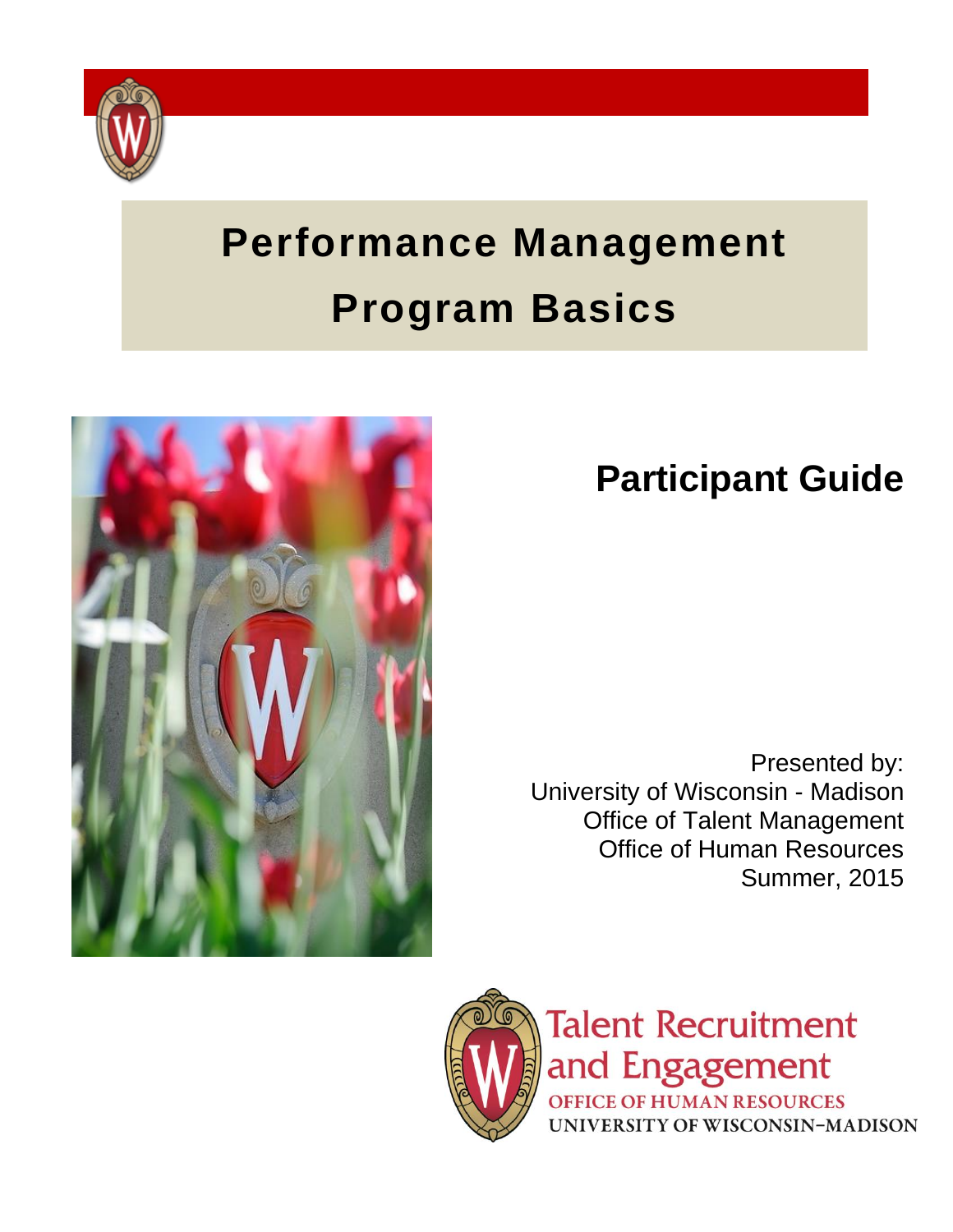

### **Course Overview**

**The Performance Management Policy requires each division (including schools and colleges) to implement a performance management program. This workshop is for individuals who have been designated as the person responsible or represent a team responsible for creating, implementing, or enhancing a performance management program for their unit. This workshop will assist schools/colleges/divisions who do not currently have a performance management policy or have an informal or unstructured process. The workshop is also intended to review the performance management policy requirements to provide divisions assistance in identifying if their programs meet the necessary requirements identified in the policy.**

#### **Learning Objectives**

At the end of this workshop, you will be able to:

- $\triangleright$  Identify details and responsibilities of the Performance Management Policy
- $\triangleright$  Define Performance Management as well as the goals and benefits of a performance Management program
- $\triangleright$  Create the basic framework for a performance management program in their unit that is aligned with policy requirements
- $\triangleright$  Define and action plan for completing and implementing a performance management program in their unit.

Personal Objectives / Expectations

Facilitator:

Shelly Vils Havel Office of Talent Management University of Wisconsin-Madison 21 N Park Street Suite 5101 Madison, WI 53715 Phone: (608) 890-2540 [mvilshavel@ohr.wisc.edu](mailto:mvilshavel@ohr.wisc.edu)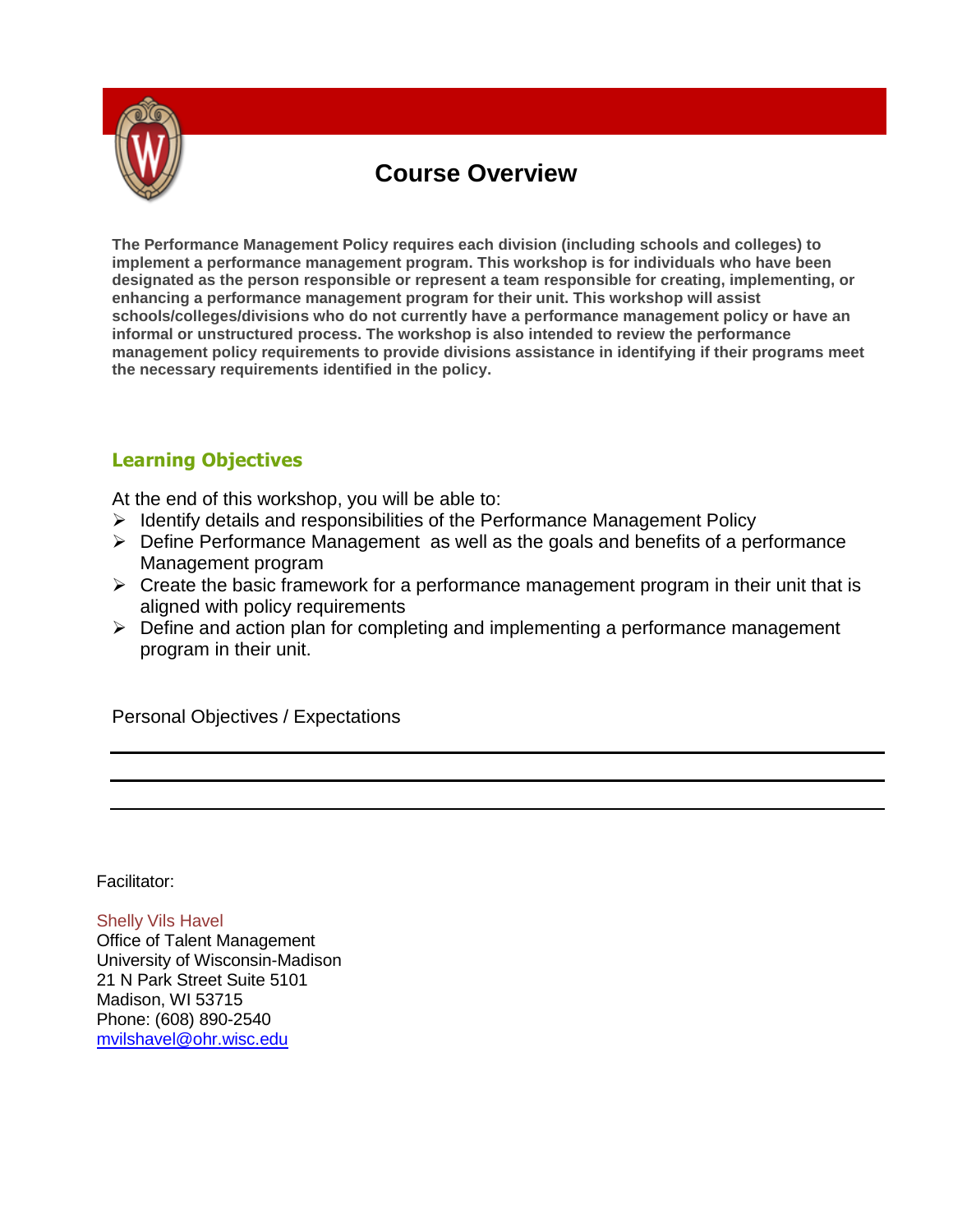

### **Performance Management Overview**

#### **Why performance management?**

The UW-Madison has committed to maintain an effective workforce with engaged and highly skilled employees. To fulfill that commitment, a performance management policy has been developed that guides the creation and upkeep of performance management programs. This policy is written to help guide the activities at the University, to support and enhance healthy, inclusive and engaging relationships with employees and their managers / supervisors.



#### **What is performance management?**

Performance management is an ongoing process where supervisors and employees work together to plan, monitor, and review an employee's work objectives, goals, and professional development. A key element of performance management is communication between a supervisor and an employee throughout the year. Part of the performance management process includes frequent informal conversations. These include coaching and feedback discussions related to the duties and expectations of the employee's position.

A performance management program is also an opportunity for us to ensure our division aligns with organizational goals and objectives. Activities such as clarifying expectations and providing feedback help drive improved employee performance. Our division is best served when we support our employees to meet their career and professional goals. Employees are best served when they receive ongoing feedback on their performance and career growth.



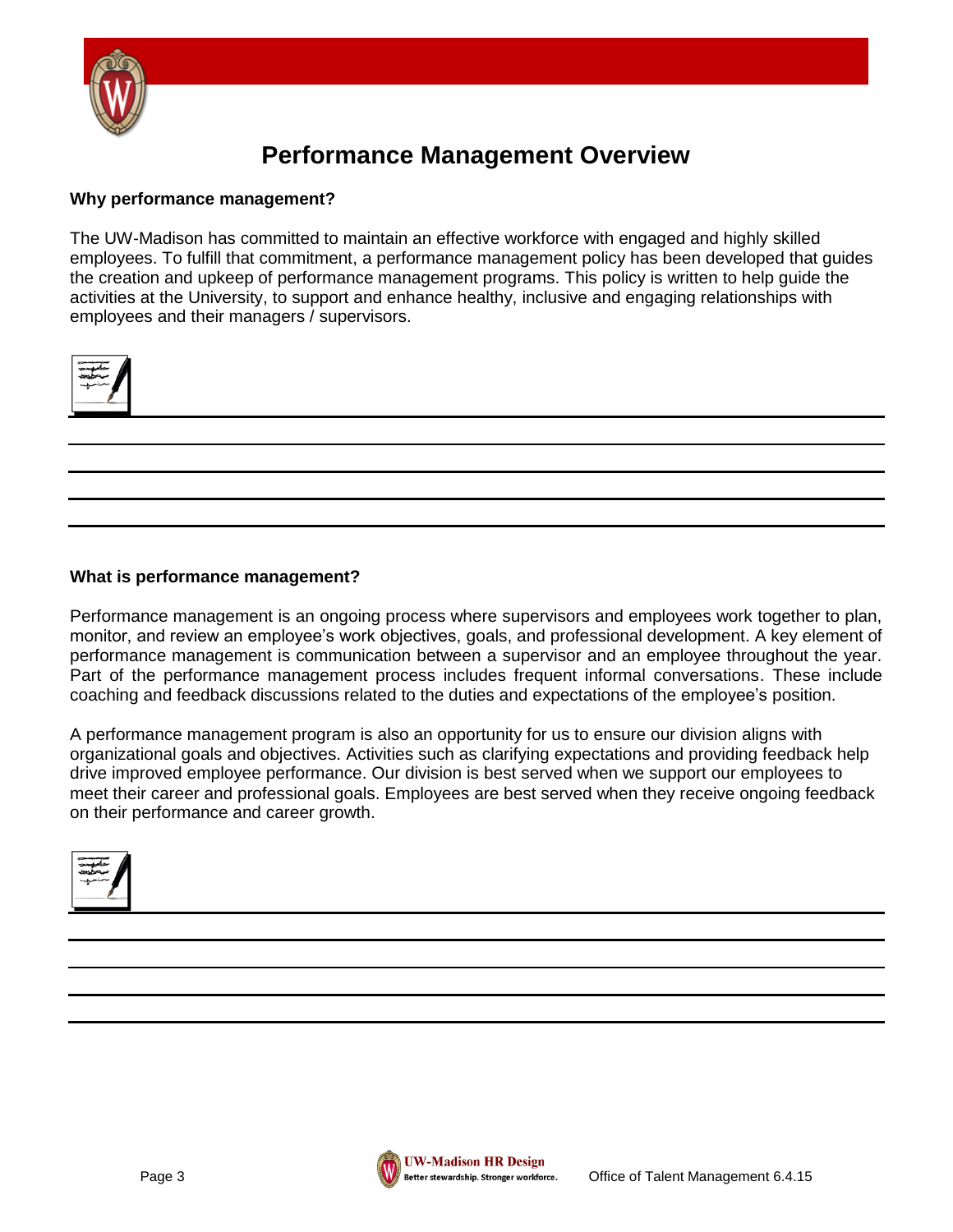

### **Benefits of Performance Management**

Effective performance management benefits employees, managers/supervisors, and the larger organization.



Other benefits important to highlight:

| $\circ$ |  |  |  |
|---------|--|--|--|
|         |  |  |  |



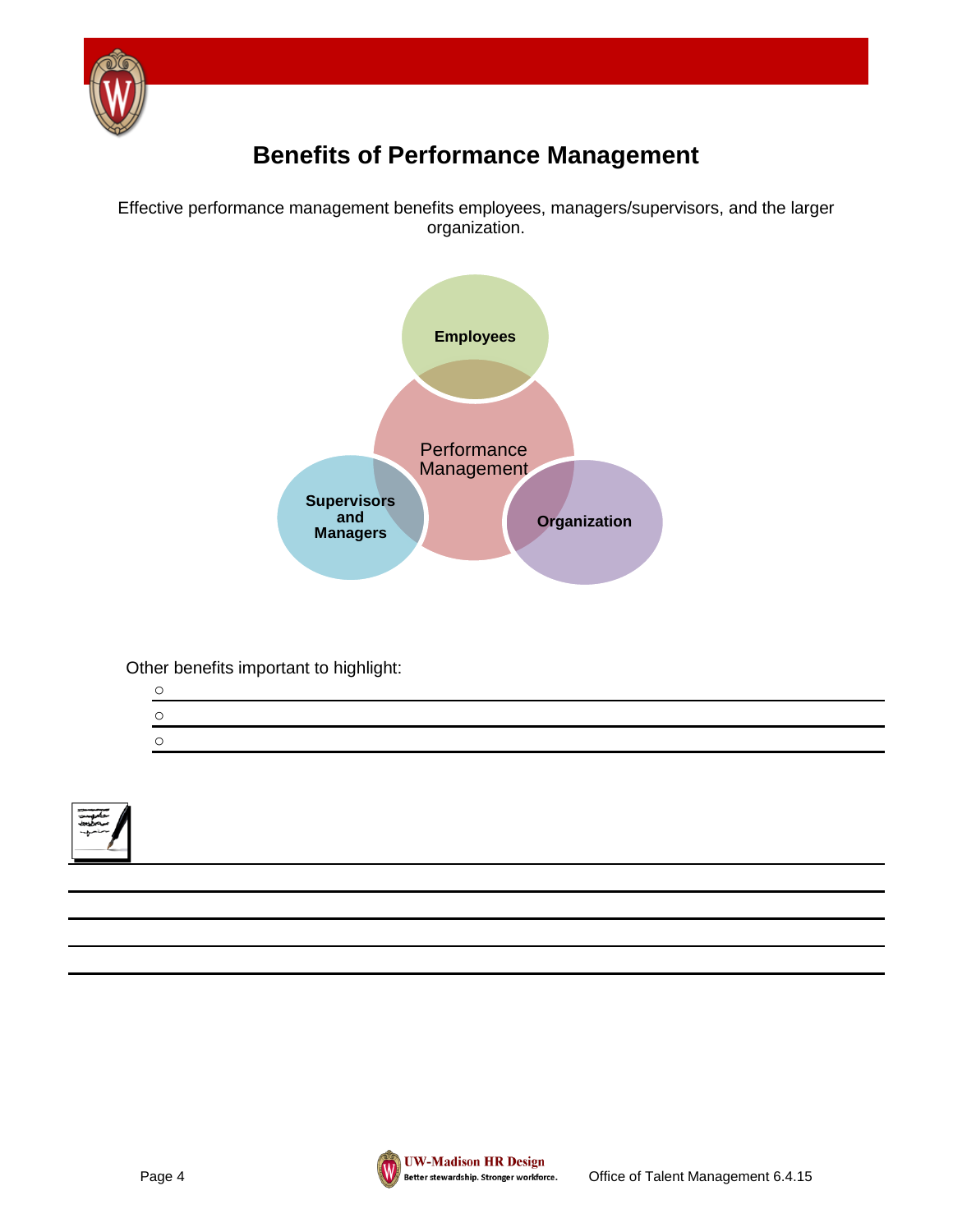

### **Benefits of Performance Management Continued**

What are some of the primary benefits of effective performance management?

*For employees:*

- Increased clarity of expectations, increasing the employee's success
- Increased support in identifying and addressing developmental needs
- Promotes job satisfaction through a personal focus on the employee's career and development goals
- Increases visibility for high-quality work, which can lead to increased recognition and other benefits

#### *For managers and supervisors:*

- Through regular feedback, managers and supervisors are able to identify high-quality work
- Decreased conflict due to increased clarification of expectations
- Increased accountability for employees through clarification of goals and expectations
- Improved employee performance due to engaged and ongoing performance management

#### *For the organization:*

- Increased productivity of employees and supervisors
- Higher employee retention
- Increased alignment between the employee's goals and the organization's goals

#### **Who Must Participate In the Performance Management Policy?**

- Full or part-time Academic and University Staff employees with a defined or anticipated appointment greater than one year
- Limited Appointees
- All supervisors of Academic and University Staff employees, including Faculty
- [Others? Feel free to include other appointment types beyond those listed above.]

| , |
|---|
|---|

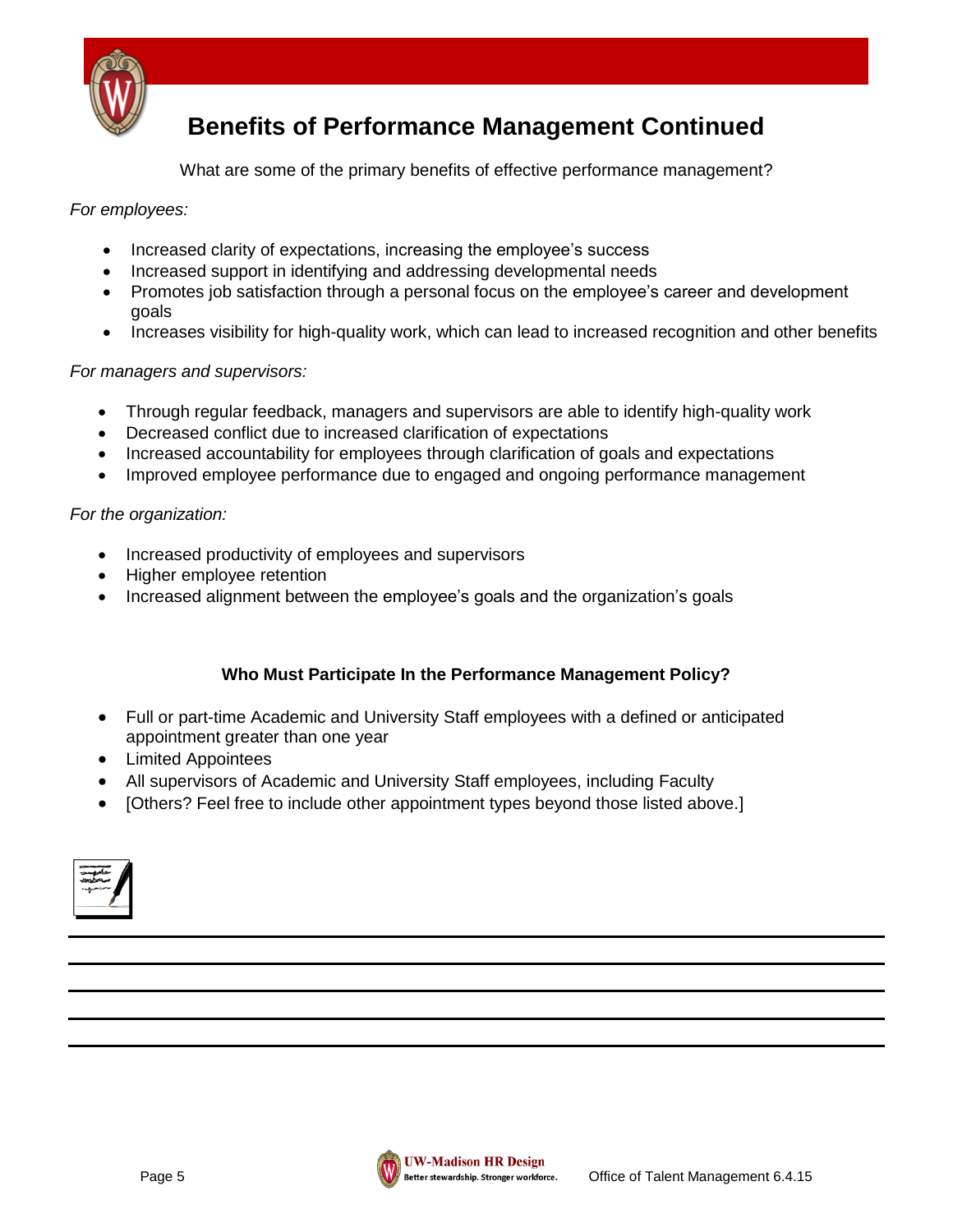

### **Performance Management Program Overview**

Our performance management program requires these five elements (greater detail on each element is provided on the following pages):

#### 1. **Expectations and goal-setting**

Managers/supervisors should have initial expectation and goal-setting conversations with each of their new employees within **30 days of their start date, and annually after that**. These discussions should cover the major duties of the new hire's position, work priorities, and how performance will be evaluated. Date of the conversation, goals, and expectations identified in this meeting must be documented and then provided to the employee.

#### 2. **Informal conversations**

Managers/supervisors should **regularly engage** in informal conversations with their employees about the duties, expectations and performance. These meetings should include feedback, coaching and support about work, needs and accomplishments.

#### 3. **Mid-point conversation**

Managers/supervisors should conduct a feedback and coaching conversation approximately midway through a new employee's probationary period and midway through each performance year after that. Documented mid-point conversations must identify whether the employee's performance is meeting expectations.

\_\_\_\_\_\_\_\_\_\_\_\_\_\_\_\_\_\_\_\_\_\_\_\_\_\_\_\_\_\_\_\_\_\_\_\_\_\_\_\_\_\_\_\_\_\_\_\_\_\_\_\_\_\_\_\_\_\_\_\_\_\_\_\_\_\_\_\_\_\_\_\_\_\_\_\_\_\_\_\_\_\_\_\_\_\_\_\_\_\_\_\_\_\_\_\_\_\_\_\_\_\_\_\_\_\_\_\_\_\_\_\_\_\_\_\_\_\_\_ \_\_\_\_\_\_\_\_\_\_\_\_\_\_\_\_\_\_\_\_\_\_\_\_\_\_\_\_\_\_\_\_\_\_\_\_\_\_\_\_\_\_\_\_\_\_\_\_\_\_\_\_\_\_\_\_\_\_\_\_\_\_\_\_\_\_\_\_\_\_\_\_\_\_\_\_\_\_\_\_\_\_\_\_\_\_\_\_\_\_\_\_\_\_\_\_\_\_\_\_\_\_\_\_\_\_\_\_\_\_\_\_\_\_\_\_\_\_\_

When does your performance management cycle determine that mid-point conversations must be held by?



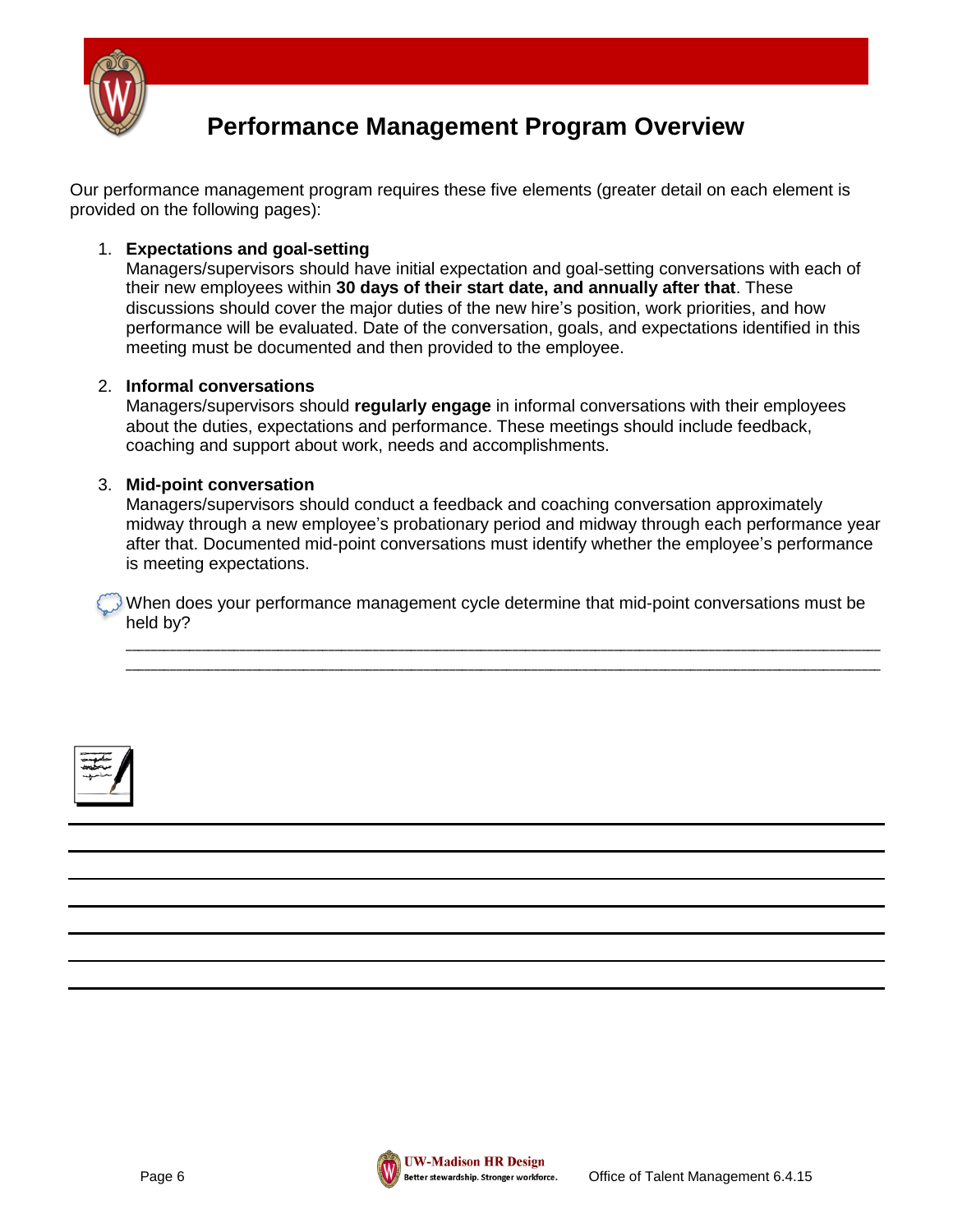

### **Performance Management Program Overview Continued**

#### 4. **Summary evaluation**

All managers/supervisors should conduct summary performance evaluations with their employees at the conclusion of each new employee's probationary period and at the end of each performance year after that.

\_\_\_\_\_\_\_\_\_\_\_\_\_\_\_\_\_\_\_\_\_\_\_\_\_\_\_\_\_\_\_\_\_\_\_\_\_\_\_\_\_\_\_\_\_\_\_\_\_\_\_\_\_\_\_\_\_\_\_\_\_\_\_\_\_\_\_\_\_\_\_\_\_\_\_\_\_\_\_\_\_\_\_\_\_\_\_\_\_\_\_\_\_\_\_\_\_\_\_\_\_\_\_\_\_\_\_\_\_\_\_\_\_\_\_\_\_\_\_ \_\_\_\_\_\_\_\_\_\_\_\_\_\_\_\_\_\_\_\_\_\_\_\_\_\_\_\_\_\_\_\_\_\_\_\_\_\_\_\_\_\_\_\_\_\_\_\_\_\_\_\_\_\_\_\_\_\_\_\_\_\_\_\_\_\_\_\_\_\_\_\_\_\_\_\_\_\_\_\_\_\_\_\_\_\_\_\_\_\_\_\_\_\_\_\_\_\_\_\_\_\_\_\_\_\_\_\_\_\_\_\_\_\_\_\_\_\_\_

When does your performance management cycle determine that summary evaluations must be held by?

At a minimum, supervisors will discuss:

- $\checkmark$  Whether the employee's performance met expectations
- $\checkmark$  Whether the employee achieved annual goals
- $\checkmark$  Professional development needs and opportunities
- $\checkmark$  Options to develop additional skills and knowledge to foster career growth

#### 5. **Documentation**

The expectations and goal setting, mid-point conversation, and summary evaluation conversations require documentation. The documentation can vary by division, department, or college.

\_\_\_\_\_\_\_\_\_\_\_\_\_\_\_\_\_\_\_\_\_\_\_\_\_\_\_\_\_\_\_\_\_\_\_\_\_\_\_\_\_\_\_\_\_\_\_\_\_\_\_\_\_\_\_\_\_\_\_\_\_\_\_\_\_\_\_\_\_\_\_\_\_\_\_\_\_\_\_\_\_\_\_\_\_\_\_\_\_\_\_\_\_\_\_\_\_\_\_\_\_\_\_\_\_\_\_\_\_\_\_\_\_\_\_\_\_\_\_ \_\_\_\_\_\_\_\_\_\_\_\_\_\_\_\_\_\_\_\_\_\_\_\_\_\_\_\_\_\_\_\_\_\_\_\_\_\_\_\_\_\_\_\_\_\_\_\_\_\_\_\_\_\_\_\_\_\_\_\_\_\_\_\_\_\_\_\_\_\_\_\_\_\_\_\_\_\_\_\_\_\_\_\_\_\_\_\_\_\_\_\_\_\_\_\_\_\_\_\_\_\_\_\_\_\_\_\_\_\_\_\_\_\_\_\_\_\_\_ \_\_\_\_\_\_\_\_\_\_\_\_\_\_\_\_\_\_\_\_\_\_\_\_\_\_\_\_\_\_\_\_\_\_\_\_\_\_\_\_\_\_\_\_\_\_\_\_\_\_\_\_\_\_\_\_\_\_\_\_\_\_\_\_\_\_\_\_\_\_\_\_\_\_\_\_\_\_\_\_\_\_\_\_\_\_\_\_\_\_\_\_\_\_\_\_\_\_\_\_\_\_\_\_\_\_\_\_\_\_\_\_\_\_\_\_\_\_\_

What could your division's documentation process look like?



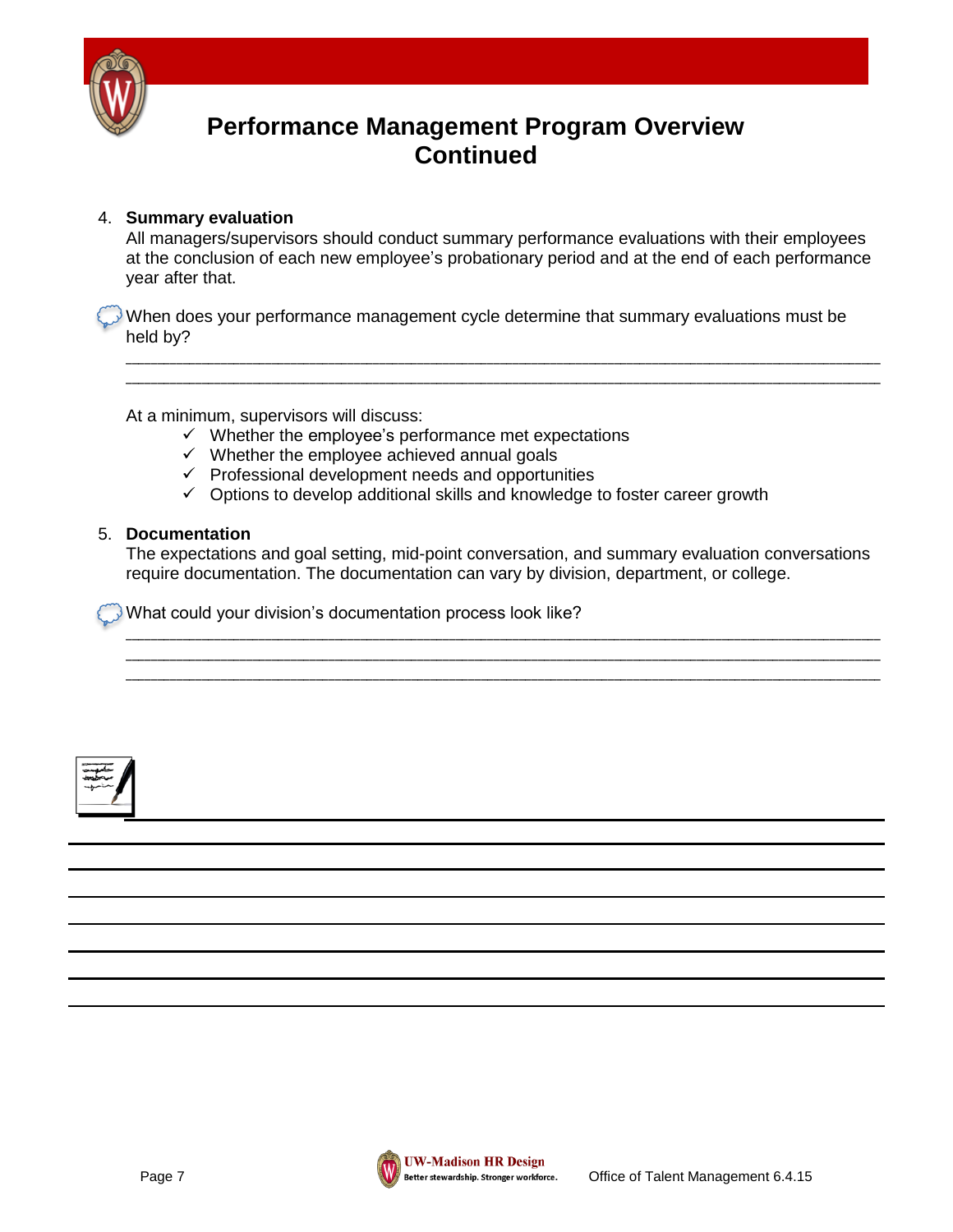

### **Performance Management Program Components: Breaking it down**

#### 1. **Expectations and goal-setting**

Managers/supervisors should have initial expectation and goal-setting conversations with each of their new employees within 30 days of their start date, and annually after that. This component can also be completed with the mid-point conversation and summary evaluation after the initial meeting has been held with the employee.

#### **The expectations and goal setting discussion should cover:**

- $\checkmark$  The major duties of the new hire's position
- $\checkmark$  Work priorities
- $\checkmark$  How performance will be evaluated, development goals and needs, and strategies to meet those needs

#### **Required documentation must include:**

- $\checkmark$  Date of the conversation
- $\checkmark$  Goals and expectations that were identified in the meeting
- $\checkmark$  A copy must be provided to the employee



The expectations and goal-setting discussion worksheet, which once completed will fulfill documentation requirements.



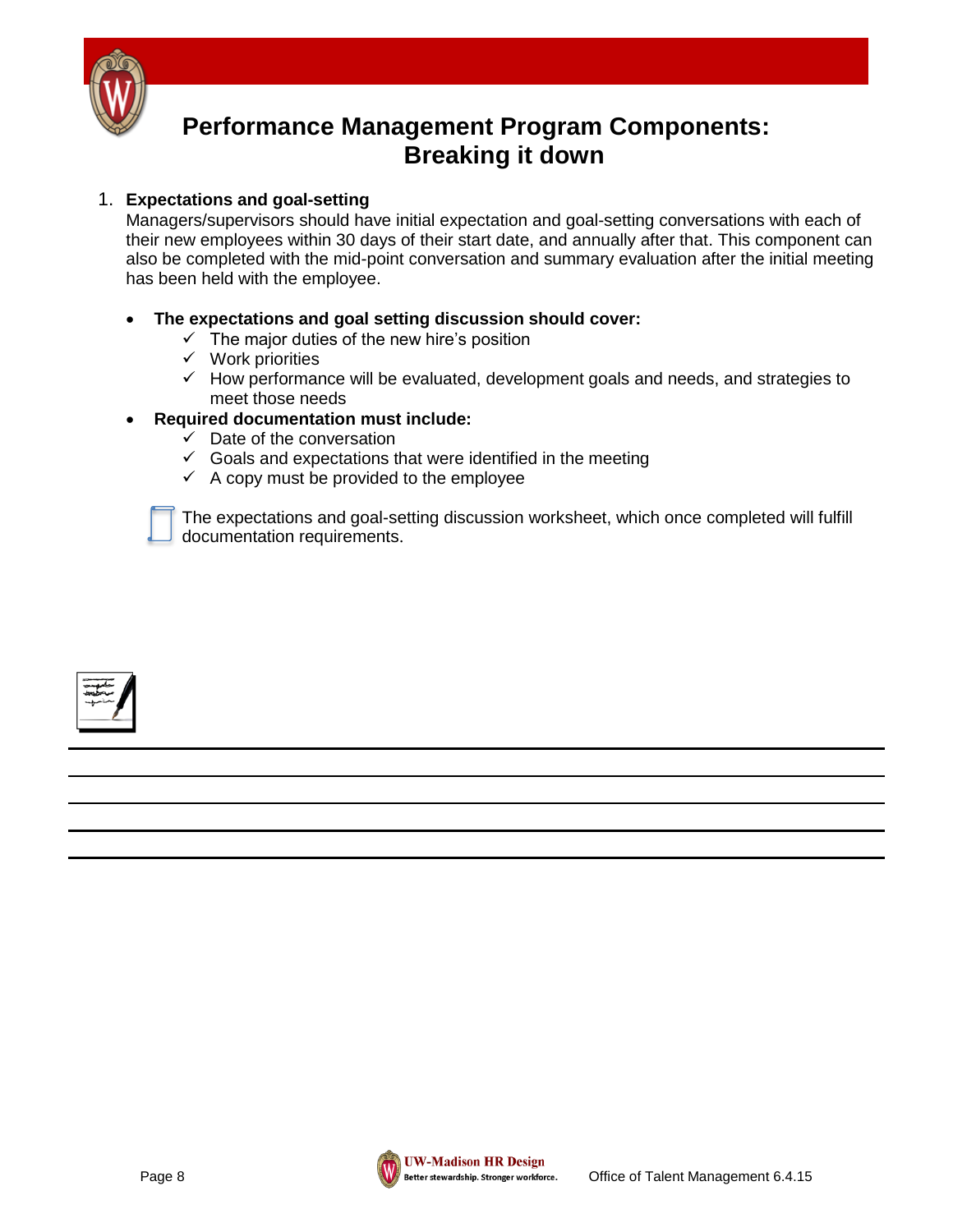

#### 1. **Expectations and goal-setting (Continued)**

#### **SMART Goals:**

The creation of goals is a critical portion of the performance management process. Performance expectations set the baseline for an employee to know what is expected of them in the job. The **SMART** method is a useful guide in developing expectations and setting goals.

#### **Specific –**

Goals should be detailed and clear so employees understand exactly what they are trying to accomplish

#### **Measureable –**

There is a metric or number value attached to achieving the goal or an objective way to verify that the goal was accomplished

#### **Achievable –**

The goal is within a reasonable scope for the employee to achieve the goals given their skills, available resources, and time constraints

#### **Relevant –**

The goal is relevant to the organization mission, vision, and employee

#### **Time sensitive –**

Provides a timeline in which an objective is to be attained

- $\checkmark$  Examples of SMART goals:
	- Poorly-formulated SMART Goal: Fix the financial documentation process
	- Well-formulated SMART Goal: In order to serve our customers, save time, and ensure accuracy, reduce errors in the financial documentation process by 20 percent in the next three months



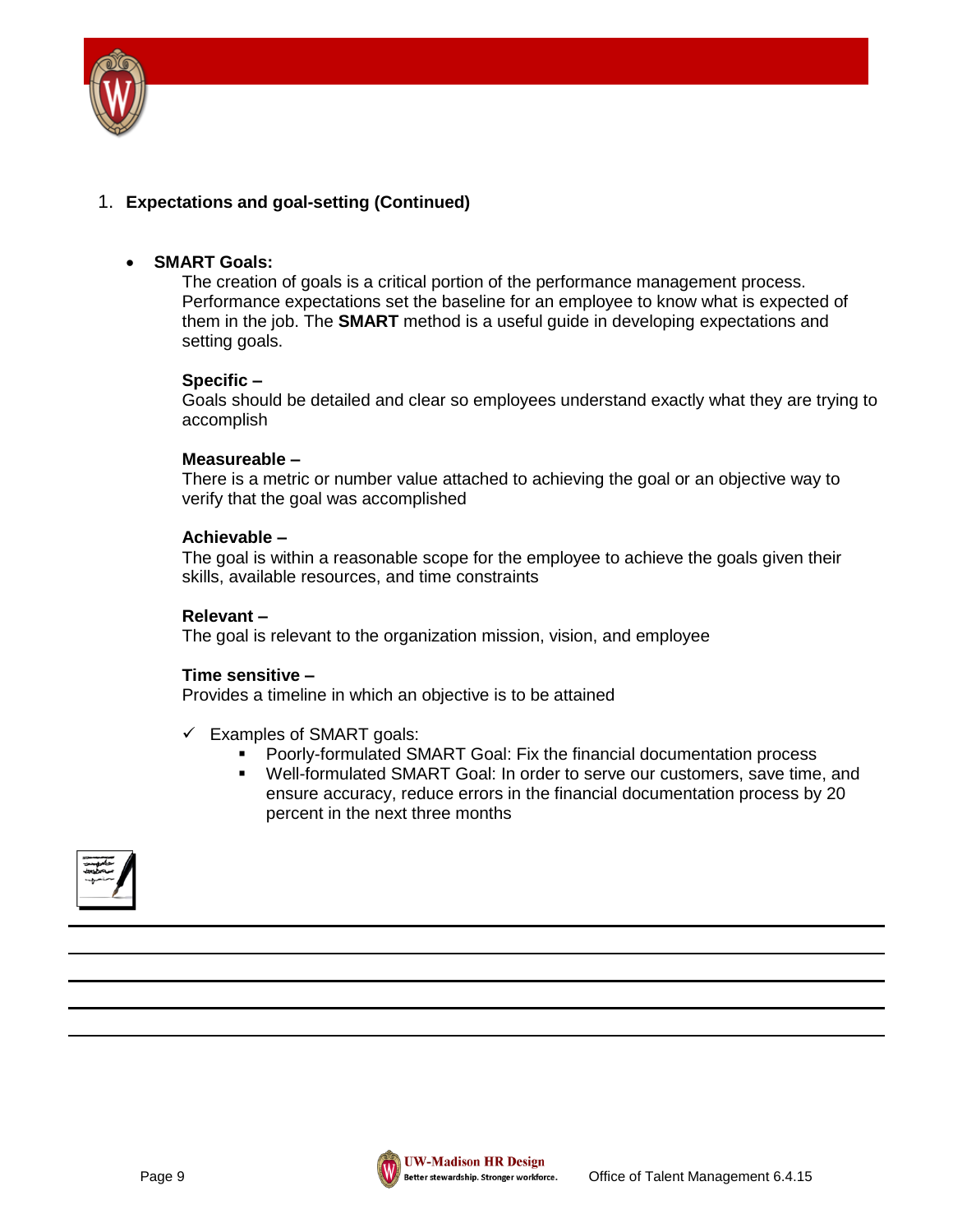

### **Performance Management Program Components: Breaking it down**

#### 2. **Informal conversations**

This is one of the most important elements of a well-run performance management program. A common pitfall in performance management programs is only providing feedback once or twice a year during reviews. Feedback once or twice a year is not enough support for employees engaged in difficult tasks, completing long-term goals, learning new behaviors, and fulfilling job expectations. A successful performance management system requires regular exchange of feedback between the employee and supervisor.

To meet this element of our performance management program, supervisors will regularly engage in informal conversations with their employees about the employee's duties, expectations and performance. These conversations:

- $\checkmark$  Should include feedback, coaching and support about work, needs and accomplishments
- $\checkmark$  Can be done using a wide variety of methods, for example:
	- **Written (email, memo, letter, etc.)**
	- **Face-to-face (quick informal check-ins or scheduled meetings)**
	- Audio/electronic methods (over the phone, Skype, FaceTime, etc.)

#### 3. **Mid-point conversation**

Supervisors conduct a feedback and coaching conversation approximately midway through a new employee's probationary period and midway through each performance year after that. The midpoint conversation is the second time a formal document must be created in the UW Performance Management process. The mid-point conversation is a great time for the supervisor and the employee to review the goals set earlier in the year and ensure they are relevant. It allows for the opportunity for employees to know exactly where they stand in relation to their goals.

See below for our performance cycle. Mid-year reviews should have a shorter format than year-end conversations.

| 1. Where are we                                | 2. Where are you      | 3. What is going                              |
|------------------------------------------------|-----------------------|-----------------------------------------------|
| going?                                         | going?                | well?                                         |
| 4. What are<br>suggestions for<br>improvement? | 5. How can I<br>help? | 6. What<br>suggestions do<br>you have for me? |

Marshall Goldsmith's "Six Question Process" is recommended (Horowitz, 2013)

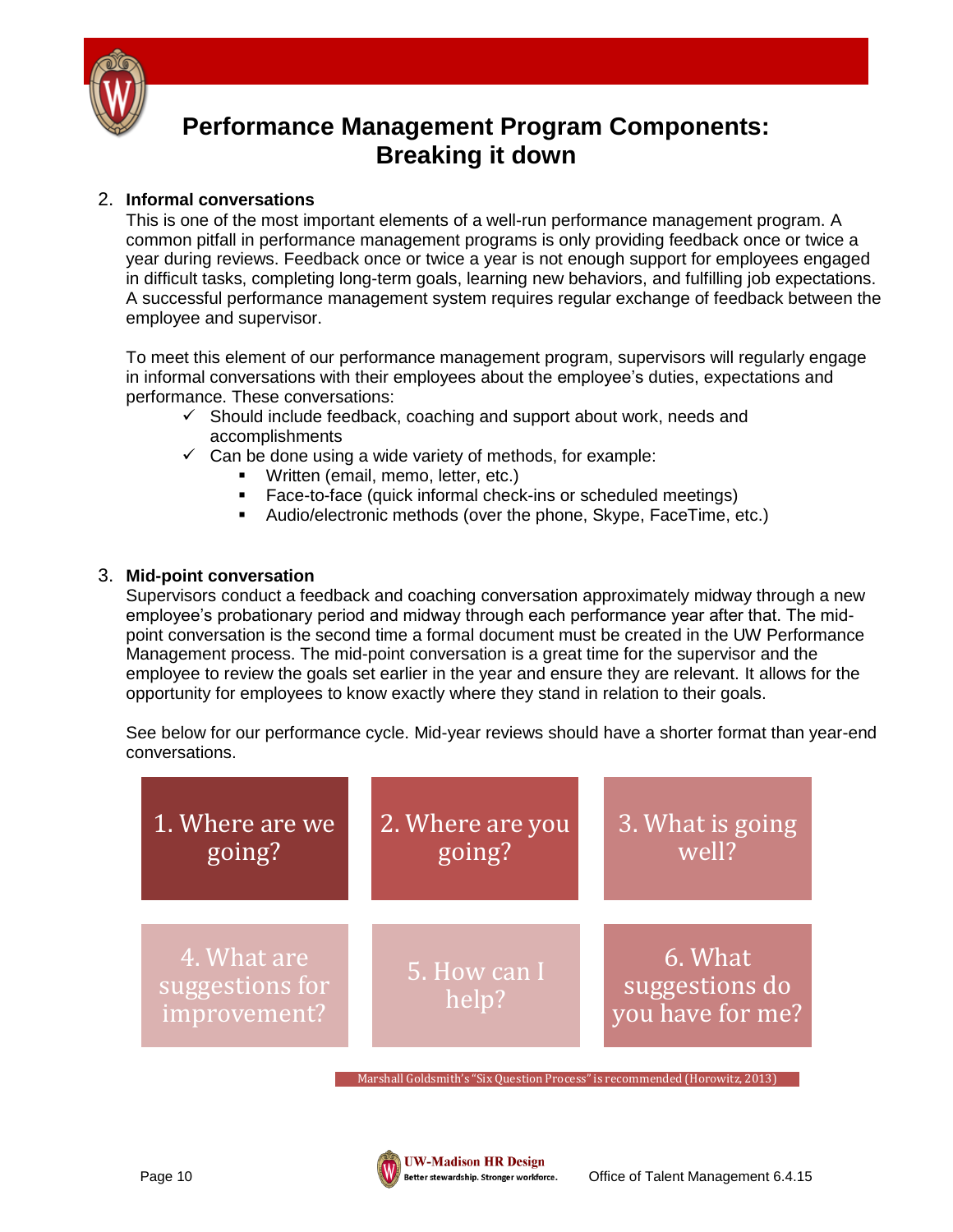

### **Performance Management Program Components: Breaking it down**

#### **Mid-point conversation continued:**

The mid-point review discussion will include:

- Goals, expectations, and needs discussed and linked back to the expectations and goal setting document
- Is the employee is on track to achieve goals?
- Professional development needs and opportunities
- Options to develop additional skills and knowledge to foster career growth
- Did the employee meet expectations?

Required documentation must include:

- Updated goals, needs, expectations (using the expectations and goal setting document)
- Whether the employee's performance is meeting expectations
- A copy must be provided to the employee

#### 4. **Summary evaluation**

All managers/supervisors should conduct summary performance evaluations with their employees at the conclusion of each new employee's probationary period and at the end of each performance year after that. This is the annual appraisal during which an employee's performance over the appraisal period is summarized by their supervisor. The performance discussion should be a *balanced* conversation of multiple topics; it should not focus on just one area. Performance evaluations may occur as often as necessary to acknowledge the employee for accomplishments and to plan together for improved performance. The evaluation stage then feeds back into the planning stage so as to encourage continuous performance improvement.

The summary evaluation discussion will include:

- Did the employee's performance meet expectations?
- Did the employee achieve annual goals?
	- $\checkmark$  If not meeting expectations, the supervisor must contact the divisional HR representative to determine additional steps that may need to be taken.
- Professional development needs and opportunities
- Options to develop additional skills and knowledge to foster career growth

Required documentation must include:

- Updated goals, needs, expectations (using the expectations and goal setting document)
- Whether the employee's performance is meeting expectations
	- $\checkmark$  If not meeting expectations, the supervisor must contact the divisional HR representative to determine additional steps that may need to be taken.
- A copy must be provided to the employee

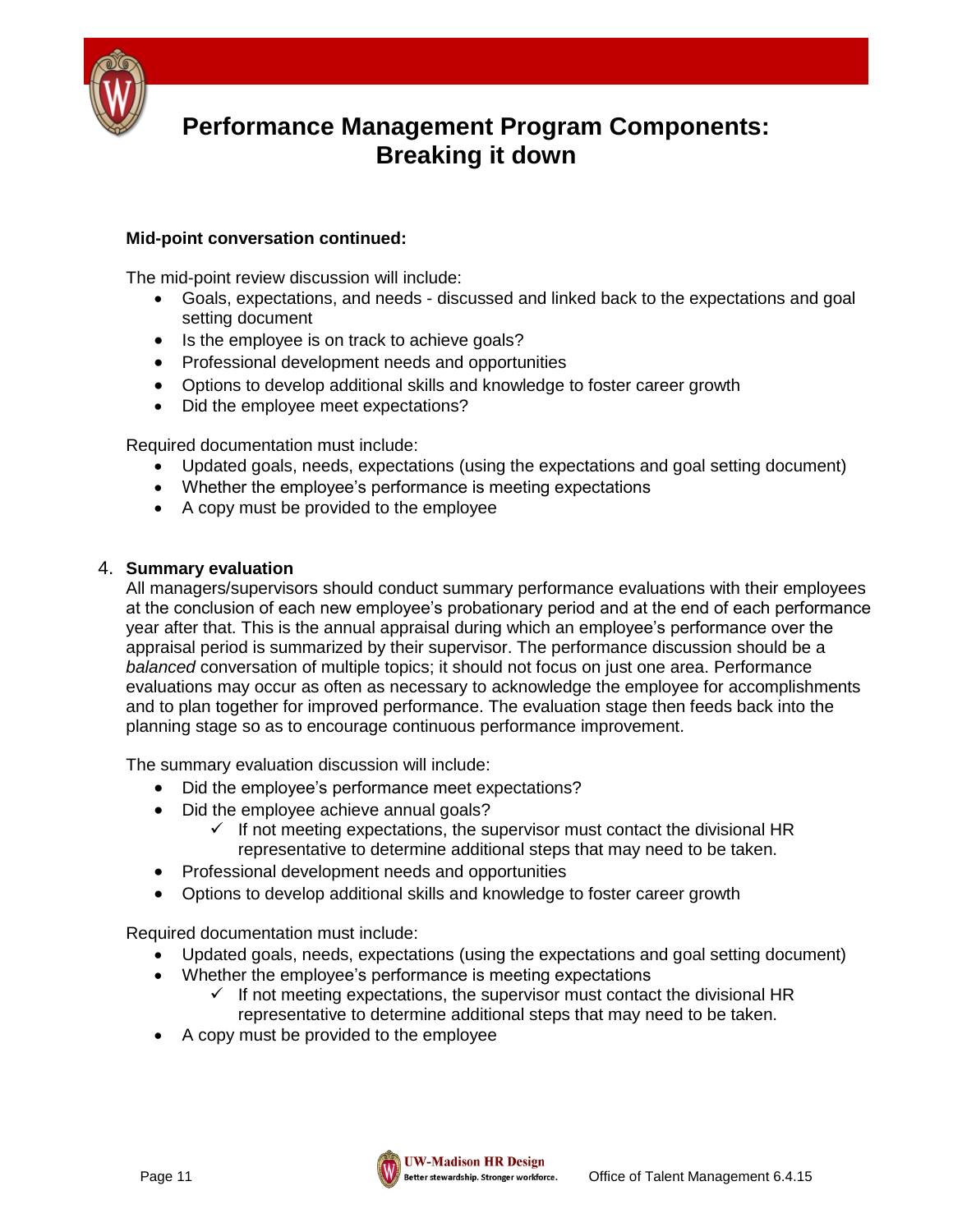

-

### **Performance Management Program Components: Breaking it down**

#### 5. **Documentation**

Document submission can vary by division, department, or college.

Do you know where your documentation should be submitted?

When should this occur?

\_\_\_\_\_\_\_\_\_\_\_\_\_\_\_\_\_\_

 Expectations and goal setting for new employees must occur within 30 days of the employee start date. Completing this within the orientation process for the employee is ideal. After the initial expectation and goal setting meeting occurs, subsequent conversations can be embedded within the mid-point and summary evaluations.

\_\_\_\_\_\_\_\_\_\_\_\_\_\_\_\_\_\_\_\_\_\_\_\_\_\_\_\_\_\_\_\_\_\_\_\_\_\_\_\_\_\_\_\_\_\_\_\_\_\_\_\_\_\_\_\_\_\_\_\_\_\_\_\_\_\_\_\_\_\_\_\_\_\_\_\_\_\_\_ \_\_\_\_\_\_\_\_\_\_\_\_\_\_\_\_\_\_\_\_\_\_\_\_\_\_\_\_\_\_\_\_\_\_\_\_\_\_\_\_\_\_\_\_\_\_\_\_\_\_\_\_\_\_\_\_\_\_\_\_\_\_\_\_\_\_\_\_\_\_\_\_\_\_\_\_\_\_\_

Mid-point conversations should occur [\_\_\_\_\_\_\_\_\_\_\_\_\_\_\_\_\_\_\_\_\_\_\_\_\_\_\_\_\_\_\_\_]. Summary evaluations should occur [\_\_\_\_\_\_\_\_\_\_\_\_\_\_\_\_\_\_\_\_\_\_\_\_\_\_\_].

 Documentation, per the prescribed submission procedures above, should be submitted depending on the timelines set within the department, division or college.





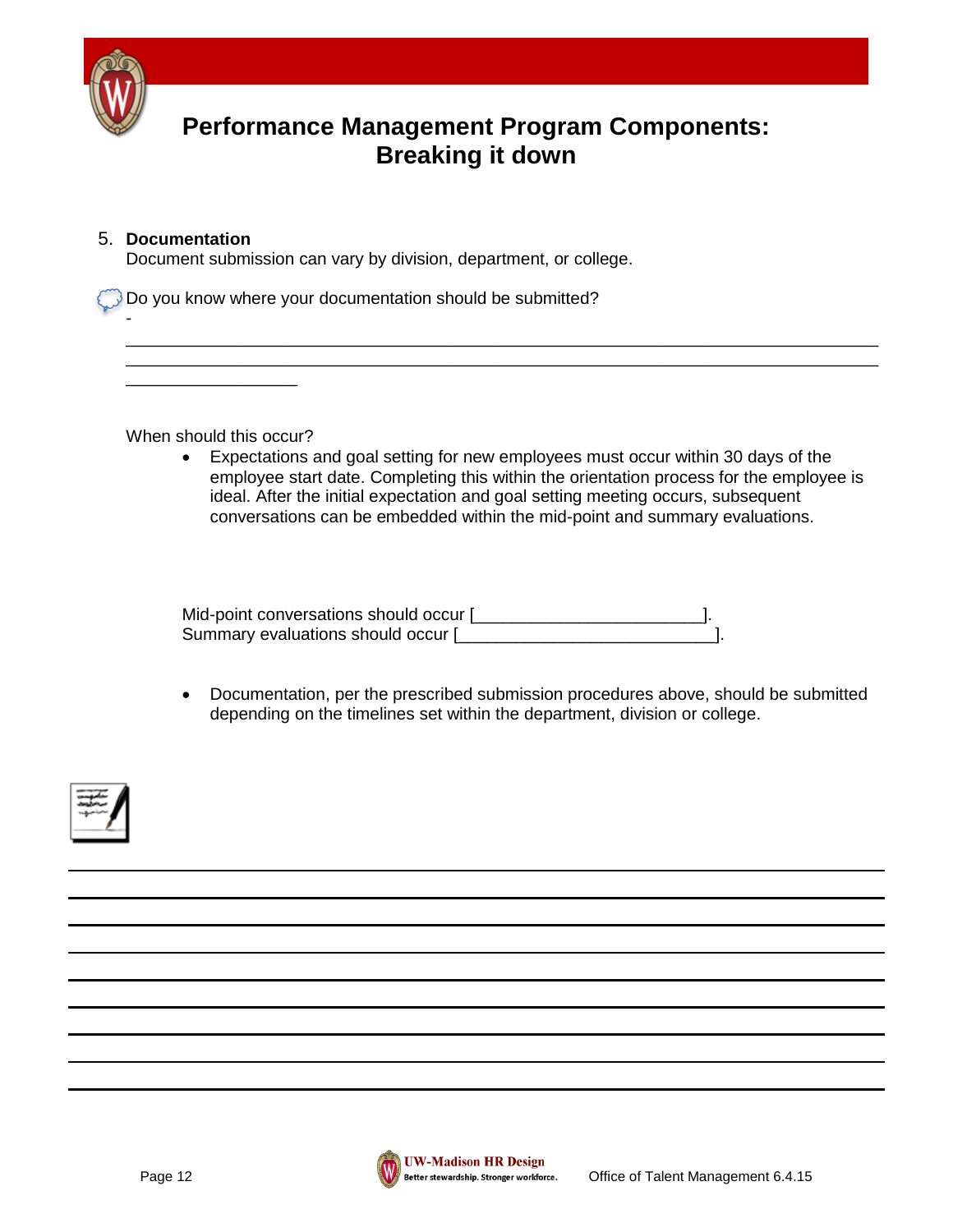

### **Let's Practice:**

#### **OHR Performance Management Program Review Form**

**Division/College/School: \_\_\_\_\_\_\_\_\_\_**

**Date: \_\_\_\_\_\_\_\_\_\_\_\_\_\_\_\_\_**

Unless otherwise specified, the items indicated on this form are required performance management program elements.

| <b>Expectations and Goal Setting (Documentation Required)</b>                                                                                      |                  |                            |  |
|----------------------------------------------------------------------------------------------------------------------------------------------------|------------------|----------------------------|--|
| <b>Required Element</b>                                                                                                                            | Yes.<br>included | No. Not<br><b>Included</b> |  |
| Form or template to document expectations/goal setting, provided to both employee and<br>employer.                                                 |                  |                            |  |
| Goals and expectations are indicated as ongoing items continuously present in the<br>performance management process.                               |                  |                            |  |
| Program includes discussion of how successful performance will be evaluated,<br>development goals/needs, and strategies to meet those goals/needs. |                  |                            |  |
| Form or template includes a place to sign/date by both employee and employer?<br>(Recommended)                                                     |                  |                            |  |
| Requirements:                                                                                                                                      |                  |                            |  |
| Recommendations/Successful Practices to consider:                                                                                                  |                  |                            |  |
| Comments:                                                                                                                                          |                  |                            |  |

| <b>Informal Conversations (No Documentation Required)</b>                                                                                                           |                  |                            |  |
|---------------------------------------------------------------------------------------------------------------------------------------------------------------------|------------------|----------------------------|--|
| <b>Required Element</b>                                                                                                                                             | Yes,<br>included | No, Not<br><b>Included</b> |  |
| The program indicates that informal conversations are an important part of the<br>performance management process.                                                   |                  |                            |  |
| <b>Required:</b> The program materials define what informal conversations are;<br>Recommended: Materials indicate what can be accepted as an informal conversation. |                  |                            |  |
| <b>Requirements:</b>                                                                                                                                                |                  |                            |  |
| Recommendations/Successful practices to consider:                                                                                                                   |                  |                            |  |
| Comments:                                                                                                                                                           |                  |                            |  |

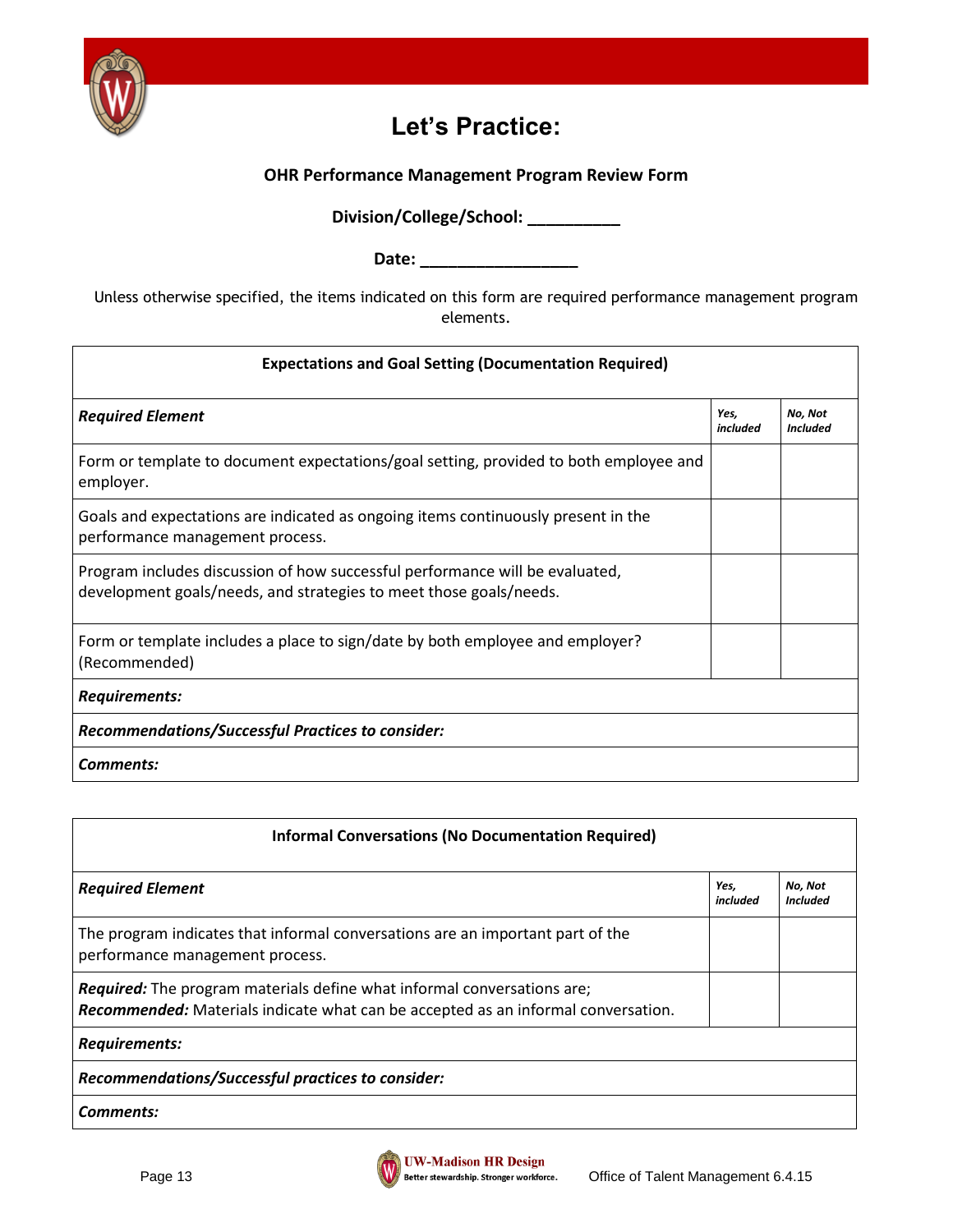

#### **Mid-Point Conversation (Documentation Required)**

| <b>Required Element</b>                                                                                                                                                                                                                                | Yes,<br>included        | No, Not<br><b>Included</b> |  |  |
|--------------------------------------------------------------------------------------------------------------------------------------------------------------------------------------------------------------------------------------------------------|-------------------------|----------------------------|--|--|
| The program explicitly includes the mid-point as a required element of the performance<br>management program.                                                                                                                                          |                         |                            |  |  |
| The program template may be used for mid-point, or there is a template specifically for<br>mid-point included.                                                                                                                                         |                         |                            |  |  |
| Links back to goals/needs/expectations.                                                                                                                                                                                                                |                         |                            |  |  |
| Whether the employee's performance met expectations?                                                                                                                                                                                                   |                         |                            |  |  |
| The template includes a place to sign/date by both the employee and employer which<br>states that signatures are to indicate that the discussion occurred, not imply agreement.                                                                        |                         |                            |  |  |
| <b>Requirements:</b>                                                                                                                                                                                                                                   |                         |                            |  |  |
| Recommendations/Successful practices to consider:                                                                                                                                                                                                      |                         |                            |  |  |
| <b>Comments:</b>                                                                                                                                                                                                                                       |                         |                            |  |  |
| <b>Summary Evaluation (Documentation Required)</b>                                                                                                                                                                                                     |                         |                            |  |  |
|                                                                                                                                                                                                                                                        |                         |                            |  |  |
| <b>Required Element</b>                                                                                                                                                                                                                                | Yes,<br><i>included</i> | No, Not<br><b>Included</b> |  |  |
| Template includes:                                                                                                                                                                                                                                     |                         |                            |  |  |
| Whether the employee's performance met expectations?                                                                                                                                                                                                   |                         |                            |  |  |
| Whether the employee achieved annual goals - linking back to goals and<br>expectations document, as well as informal conversations held over the evaluation<br>year.                                                                                   |                         |                            |  |  |
| Professional development needs and opportunities.                                                                                                                                                                                                      |                         |                            |  |  |
| Options to develop additional skills and knowledge to foster career growth.                                                                                                                                                                            |                         |                            |  |  |
| A place for both supervisor and employee to sign, and a notation that the signature<br>indicates that the evaluation has been reviewed and discussed with the employee by<br>the employer, not necessarily that the employee agrees with the document. |                         |                            |  |  |
| <b>Requirements:</b>                                                                                                                                                                                                                                   |                         |                            |  |  |
| Recommendations/Successful practices to consider:                                                                                                                                                                                                      |                         |                            |  |  |

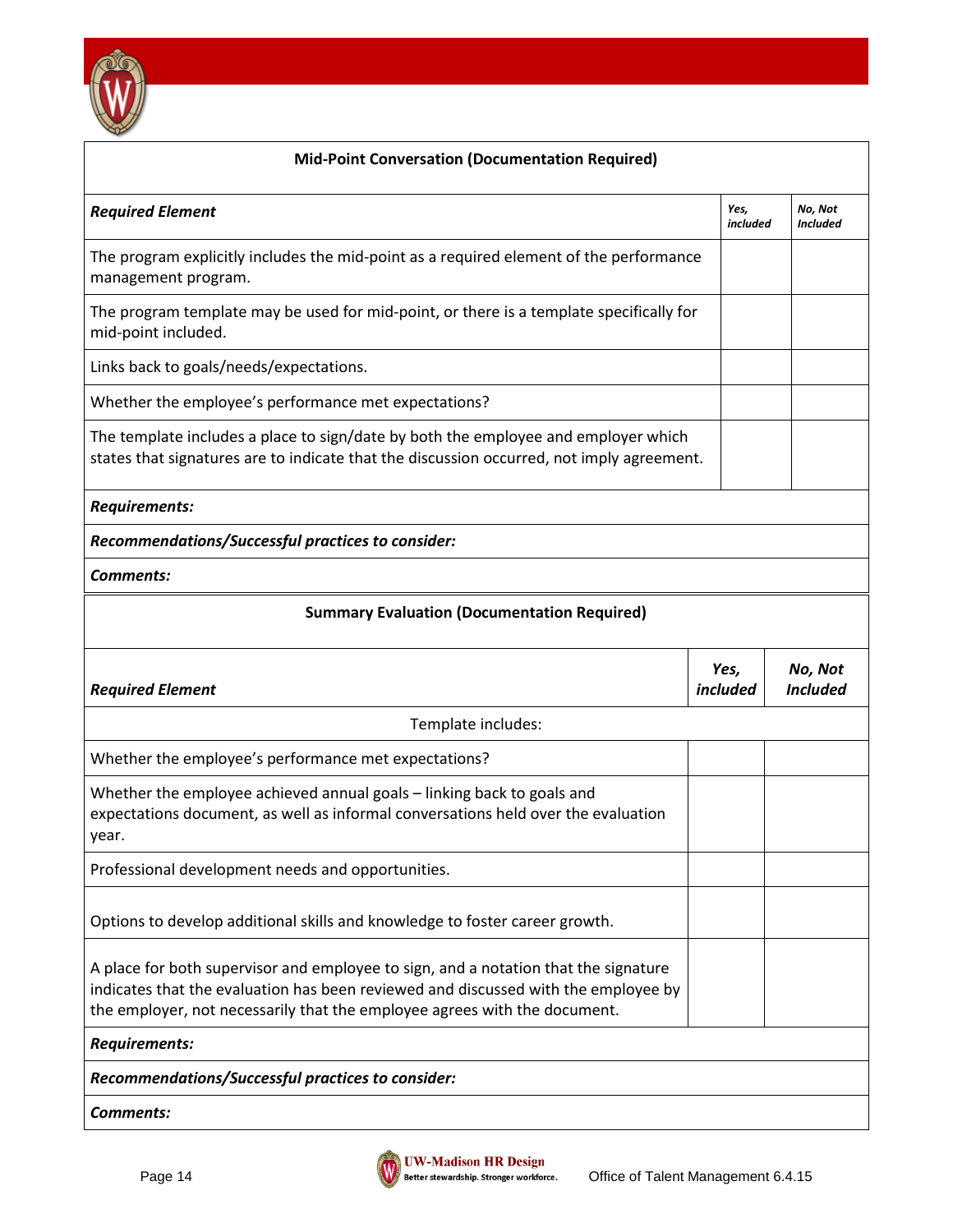

| <b>Performance Management Workflow</b>                                                                                                                                                                                                                                                   |                         |                            |  |  |
|------------------------------------------------------------------------------------------------------------------------------------------------------------------------------------------------------------------------------------------------------------------------------------------|-------------------------|----------------------------|--|--|
| <b>Required Element</b>                                                                                                                                                                                                                                                                  | Yes,<br><i>included</i> | No, Not<br><b>Included</b> |  |  |
| There is an indication that the supervisor will provide each employee with the copy of<br>the evaluation after it has been reviewed and signed by both employee and supervisor.<br>This can be indicated in the templates of documents requiring documentation or the<br>program policy. |                         |                            |  |  |
| <b>Requirements:</b>                                                                                                                                                                                                                                                                     |                         |                            |  |  |
| Recommendations/Successful practices to consider:                                                                                                                                                                                                                                        |                         |                            |  |  |
| Comments:                                                                                                                                                                                                                                                                                |                         |                            |  |  |

| Performance Management Program Instruction/Informational Materials                                                                  |     |    |                |
|-------------------------------------------------------------------------------------------------------------------------------------|-----|----|----------------|
| <b>Required Element</b>                                                                                                             | Yes | No | Covers<br>Some |
| The instructional materials cover all required elements of the program, and<br>give information as to how to engage in the process. |     |    |                |
| <b>Requirements:</b>                                                                                                                |     |    |                |
| Recommendations/Successful practices to consider:                                                                                   |     |    |                |
| Comments:                                                                                                                           |     |    |                |



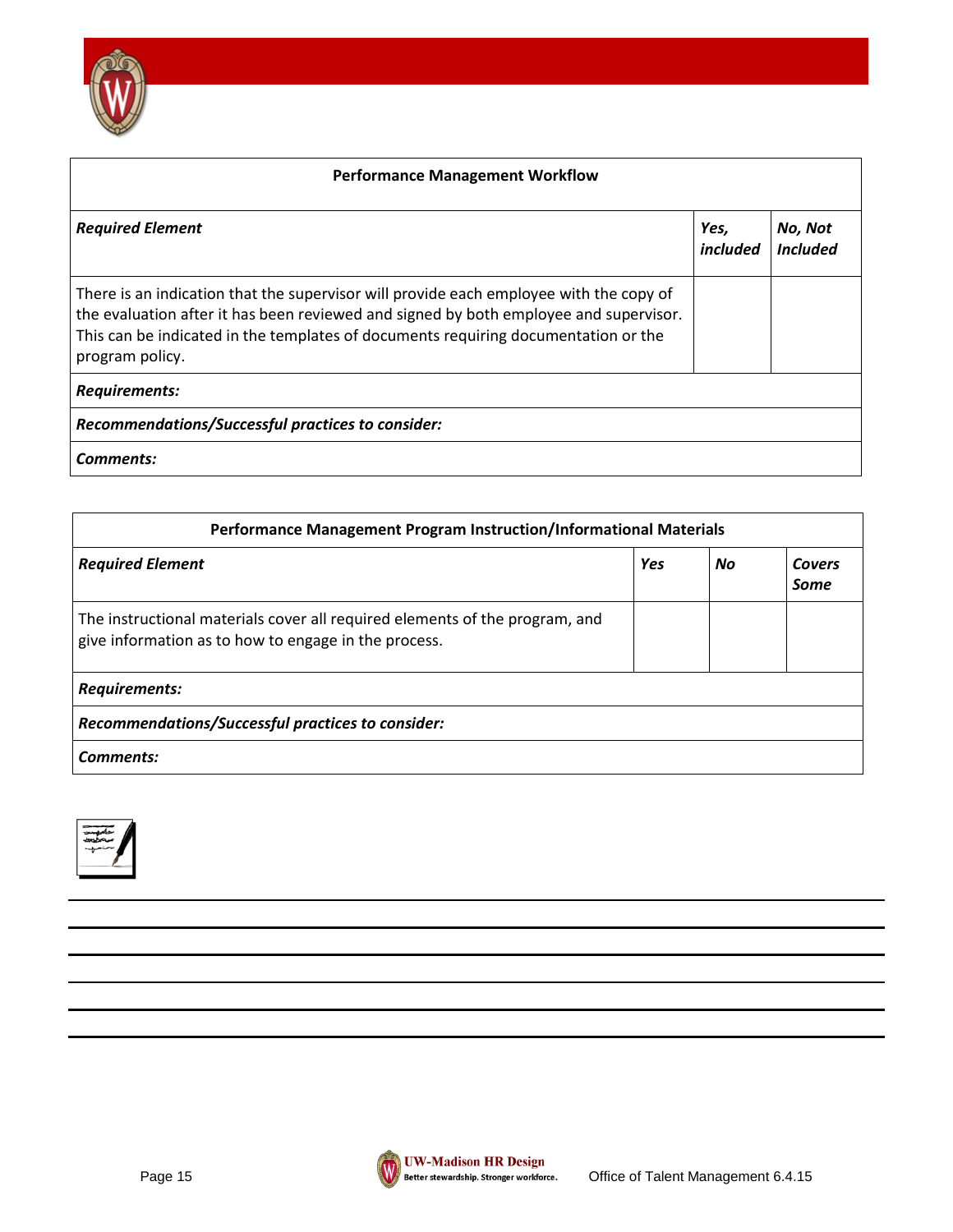

### **Wrap Up and Debrief**

### Key Take Aways:

| One          |  |
|--------------|--|
|              |  |
| Two          |  |
|              |  |
| <b>Three</b> |  |
|              |  |
| Four         |  |
| <b>Five</b>  |  |